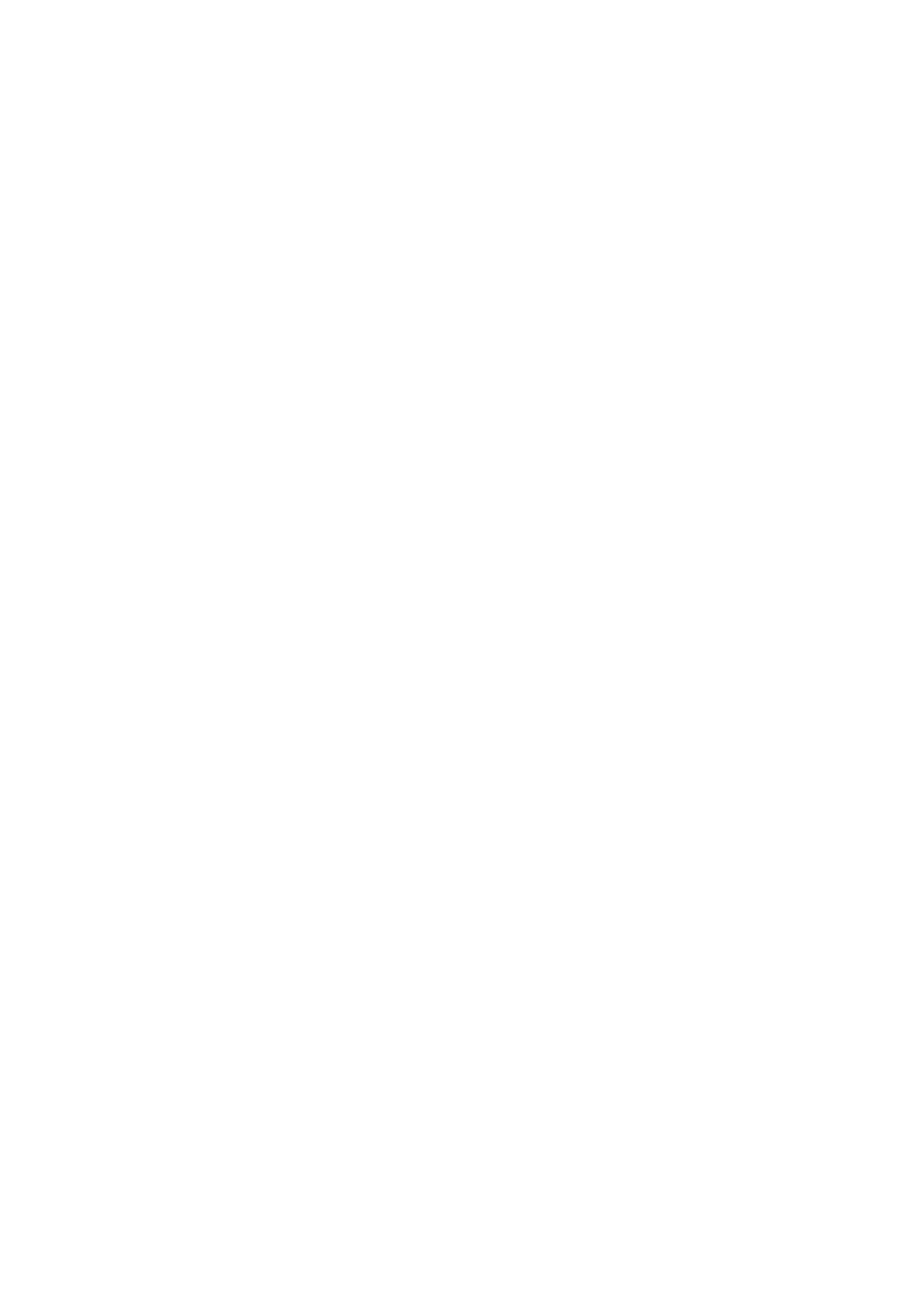# TS S3.35 V0.1.0 (1999-04)

*Technical Specification*



 $\Box$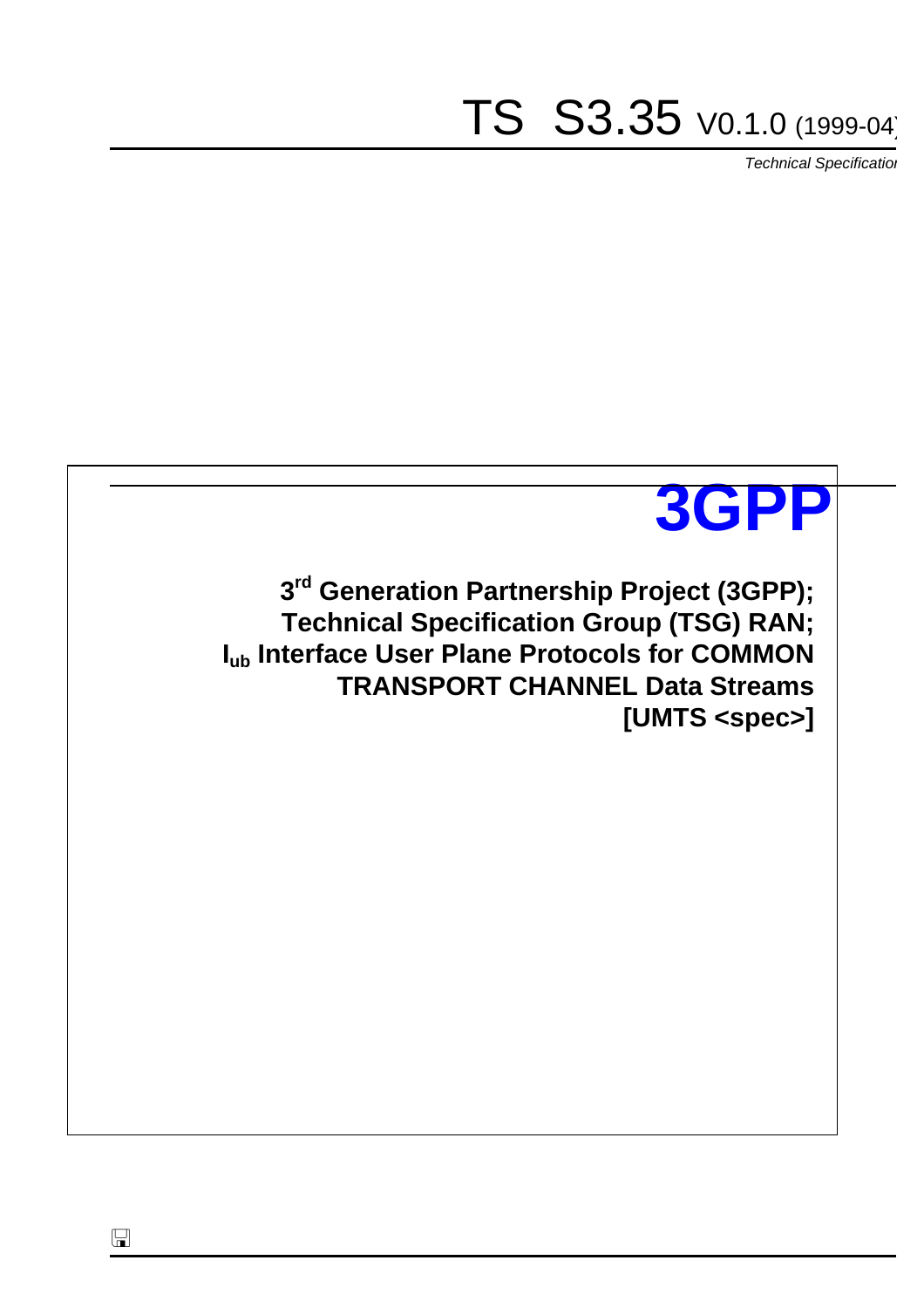Reference <Workitem> (<Shortfilename>.PDF)

Keywords

<keyword[, keyword]>

*3GPP*

Postal address

Office address

Internet

secretariat@3gpp.org Individual copies of this deliverable can be downloaded from http://www.3gpp.org

*Copyright Notification*

No part may be reproduced except as authorized by written permission. The copyright and the foregoing restriction extend to reproduction in all media.

> © All rights reserved.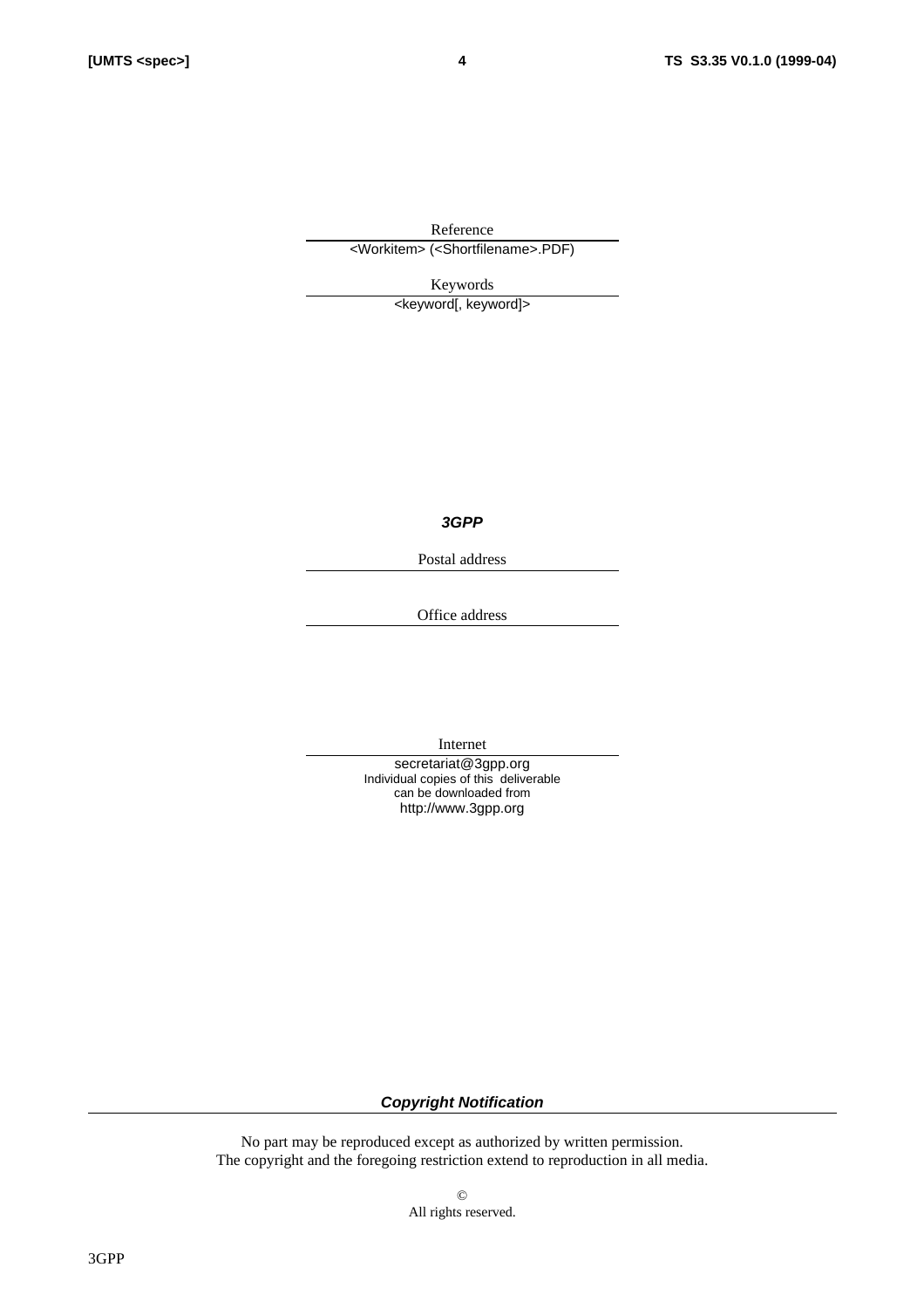# 1 Contents

| 1                      |  |
|------------------------|--|
| 2                      |  |
| 3<br>3.1<br>3.2<br>3.3 |  |
| $\overline{4}$         |  |
| 4.1<br>4.1.1           |  |
| 4.1.2<br>4.2           |  |
| 5                      |  |
| 5.1                    |  |
| 5 1 1                  |  |
| 5.1.2                  |  |
| 5.2<br>5.2.1           |  |
| 5.2.2                  |  |
| 5.3                    |  |
| 6                      |  |
| 6.1                    |  |
| 6.1.1                  |  |
| 6.1.2                  |  |
| 6.2                    |  |
| 6.2.1                  |  |
| 6.2.2                  |  |
| 7                      |  |
| 8                      |  |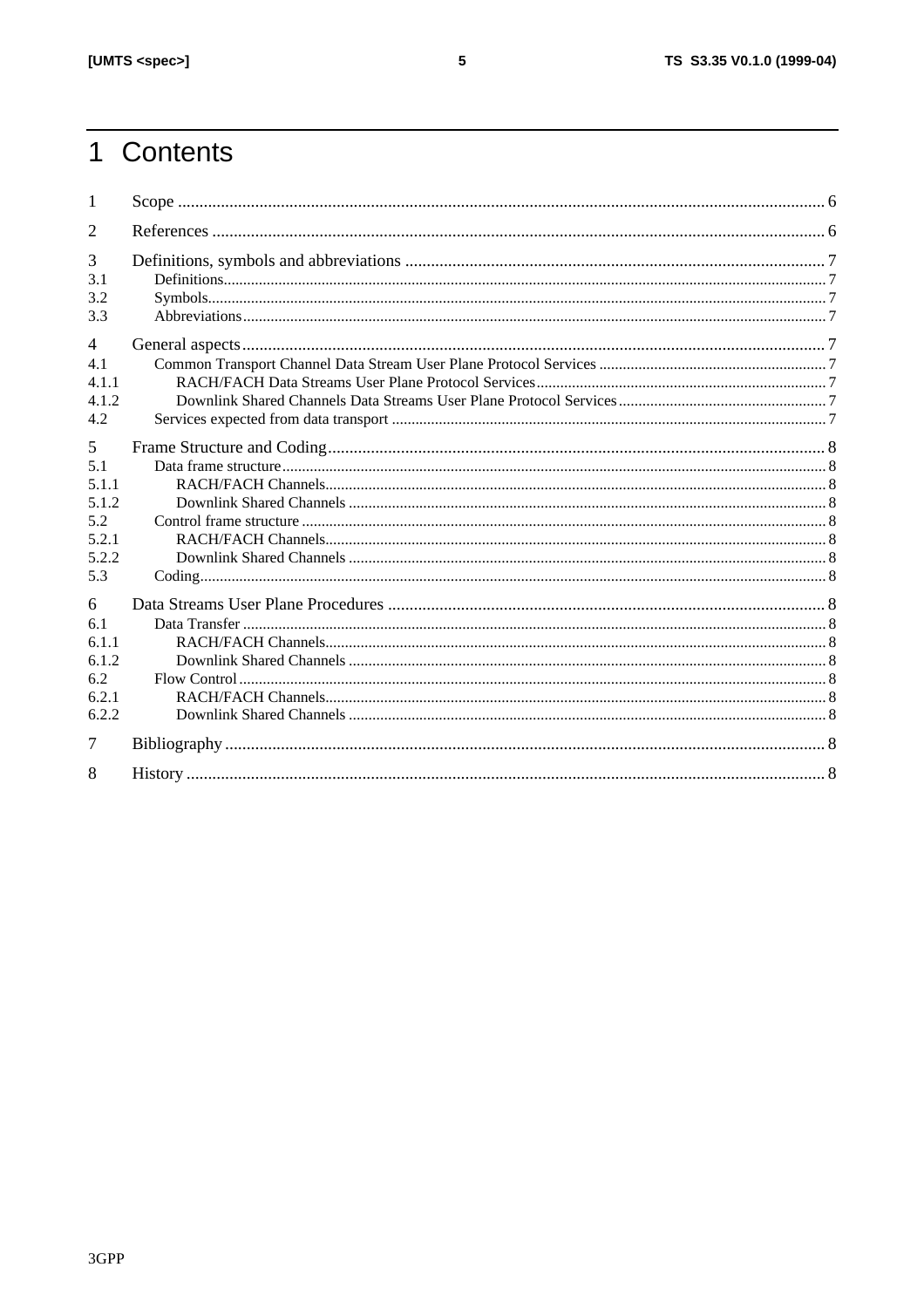# 2 Intellectual Property Rights

 *[IPRs essential or potentially essential to the present deliverable may have been declared to ETSI/3GPP. The information pertaining to these essential IPRs, if any, is publicly available for ETSI members and non-members, free of charge. This can be found in the latest version of the ETSI Technical Report: ETR 314: "Intellectual Property Rights (IPRs); Essential or potentially Essential, IPRs notified to ETSI in respect of ETSI standards". The most recent update of ETR 314, is available on the ETSI web server or on request from the Secretariat.*

*Pursuant to the ETSI Interim IPR Policy, no investigation, including IPR searches, has been carried out by ETSI. No guarantee can be given as to the existence of other IPRs not referenced in the ETR 314, which are, or may be, or may become, essential to the present document.]*

*Note: The content has to be reviewed according to the 3GPP IPR rules*

# 3 Foreword

This Technical Specification (TS) has been produced by the 3<sup>rd</sup> Generation Partnership Project (3GPP). The contents of this TS are subject to continuing work within 3GPP TSG RAN and may change following formal TSG RAN approval. Should the TSG modify the contents of this TS, it will be re-released with an identifying change of release date and an increase in version number as follows:

Version m.t.e

where:

- m indicates [major version number]
- x the second digit is incremented for all changes of substance, i.e. technical enhancements, corrections, updates, etc.
- y the third digit is incremented when editorial only changes have been incorporated into the specification.

# 4 Introduction

*This clause is optional. If it exists, it is always the third unnumbered clause. No text block identified.*

# 5 Scope

This document shall provide a description of the UTRAN RNC-Node B(Iub) interface user plane protocols for Common Transport Channel data streams as agreed within the TSG-RAN working group 3.

*Note : by Common Transport Channel one must understand RACH, FACH and DSCH.*

# 6 References

References may be made to:

- a) specific versions of publications (identified by date of publication, edition number, version number, etc.), in which case, subsequent revisions to the referenced document do not apply;
- b) all versions up to and including the identified version (identified by "up to and including" before the version identity);
- c) all versions subsequent to and including the identified version (identified by "onwards" following the version identity); or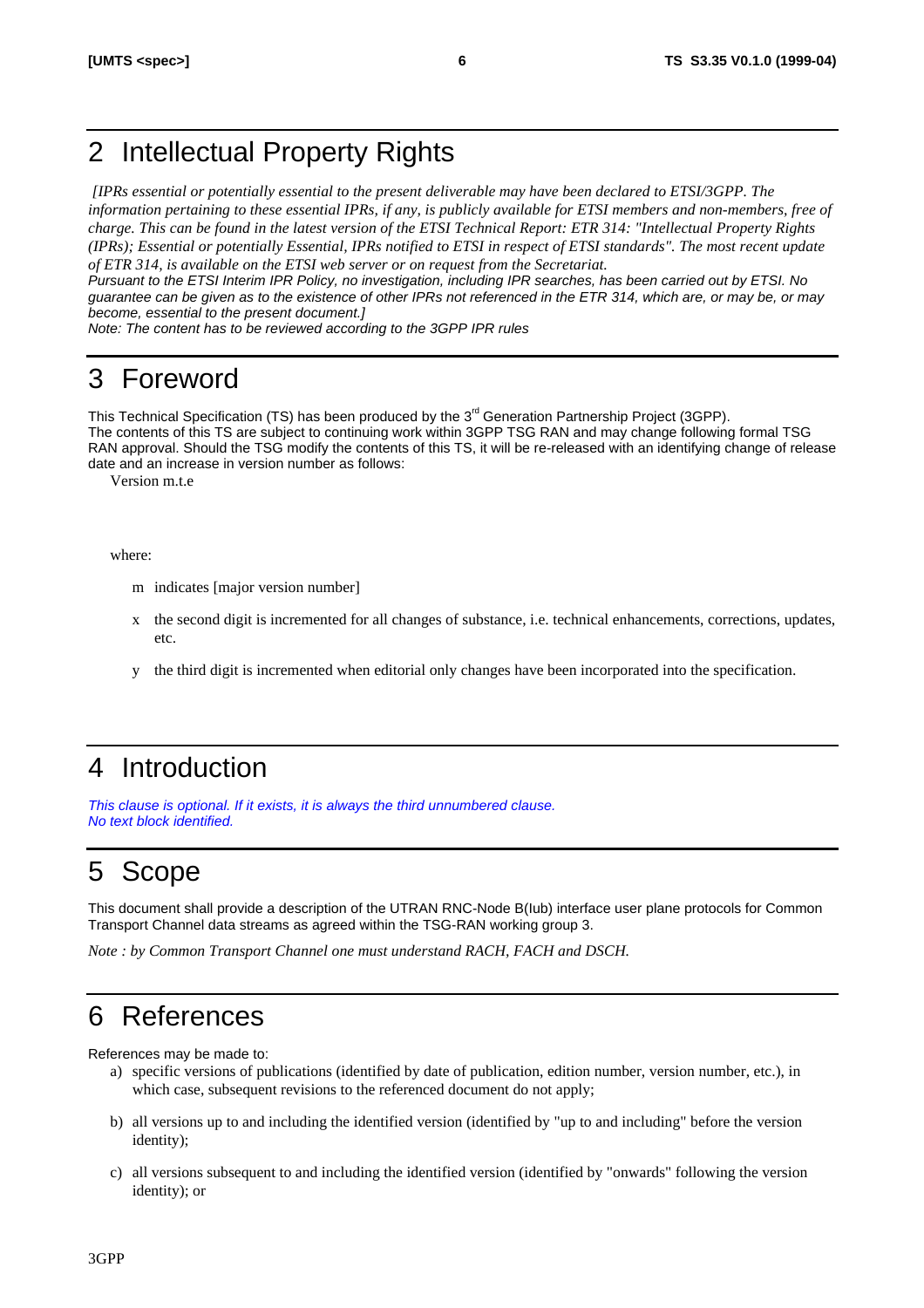d) publications without mention of a specific version, in which case the latest version applies.

A non-specific reference to an ETS shall also be taken to refer to later versions published as an EN with the same number.

[1] Merged version of Iub interface Description

*Editor's Note : [1] is a temporary reference only to ease the definition of what should be in the different sections of this document.*

# 7 Definitions, symbols and abbreviations

#### 7.1 Definitions

*. [Editor´s note: For list of definitions, see [1]. Only definitions specific to this document are listed below, in order to avoid inconsistency between documents. When list is stable, definitions relevant for this document should be extracted. ]*

#### 7.2 Symbols

#### 7.3 Abbreviations

*[Editor´s note: For list of abbreviations, see [1]. Only abbreviations specific to this document are listed below, in order to avoid inconsistency between documents. When list is stable, abbreviations relevant for this document should be extracted. ]*

### 8 General aspects

8.1 Common Transport Channel Data Stream User Plane Protocol **Services** 

#### 8.1.1 RACH/FACH Data Streams User Plane Protocol Services

[Editor's Note: This chapter describes the services that the User Plane Protocols provide such as data transfer, flow control, etc.]

#### 8.1.2 Downlink Shared Channels Data Streams User Plane Protocol Services

[Editor's Note: This chapter describes the services that the User Plane Protocols provide such as data transfer, flow control, etc.]

#### 8.2 Services expected from data transport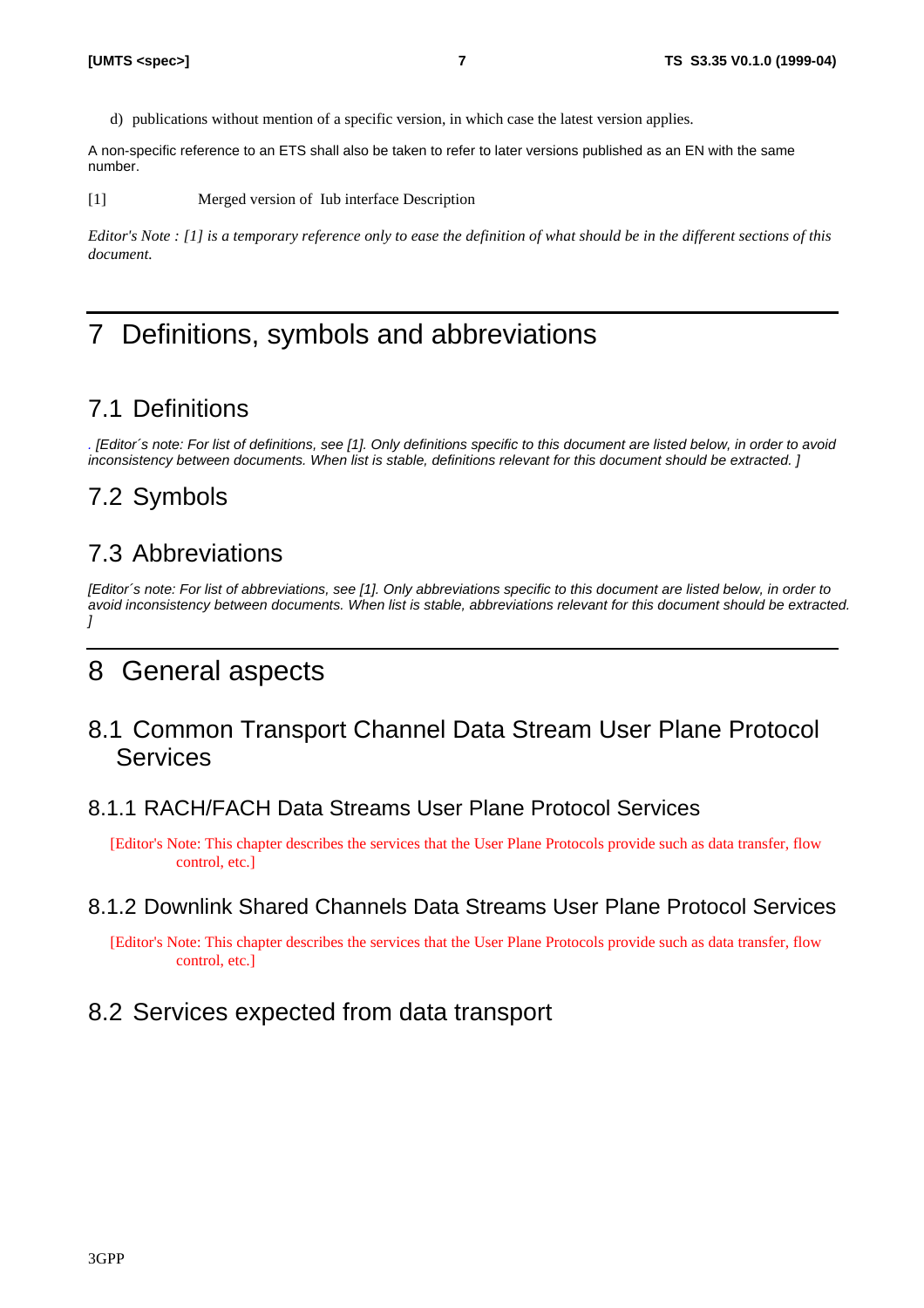# 9 Frame Structure and Coding

- 9.1 Data frame structure
- 9.1.1 RACH/FACH Channels
- 9.1.2 Downlink Shared Channels
- 9.2 Control frame structure
- 9.2.1 RACH/FACH Channels
- 9.2.2 Downlink Shared Channels

# 9.3 Coding

# 10Data Streams User Plane Procedures

[Editor's Note: This chapter specifies the user plane procedures for RACH/FACH data streams. Typical related scenarios at Iub interface should be described.]

## 10.1 Data Transfer

- 10.1.1 RACH/FACH Channels
- 10.1.2 Downlink Shared Channels
- 10.2 Flow Control
- 10.2.1 RACH/FACH Channels
- 10.2.2 Downlink Shared Channels

# 11Bibliography

# 12History

| <b>Document history</b> |               |                                                                                        |  |  |  |
|-------------------------|---------------|----------------------------------------------------------------------------------------|--|--|--|
| Edition x               |               | <mmmm yyyy="">   Publication as <old doctype=""> <old docnumber=""></old></old></mmmm> |  |  |  |
| 0.0.1                   | February 1999 | Proposal for document structure.                                                       |  |  |  |